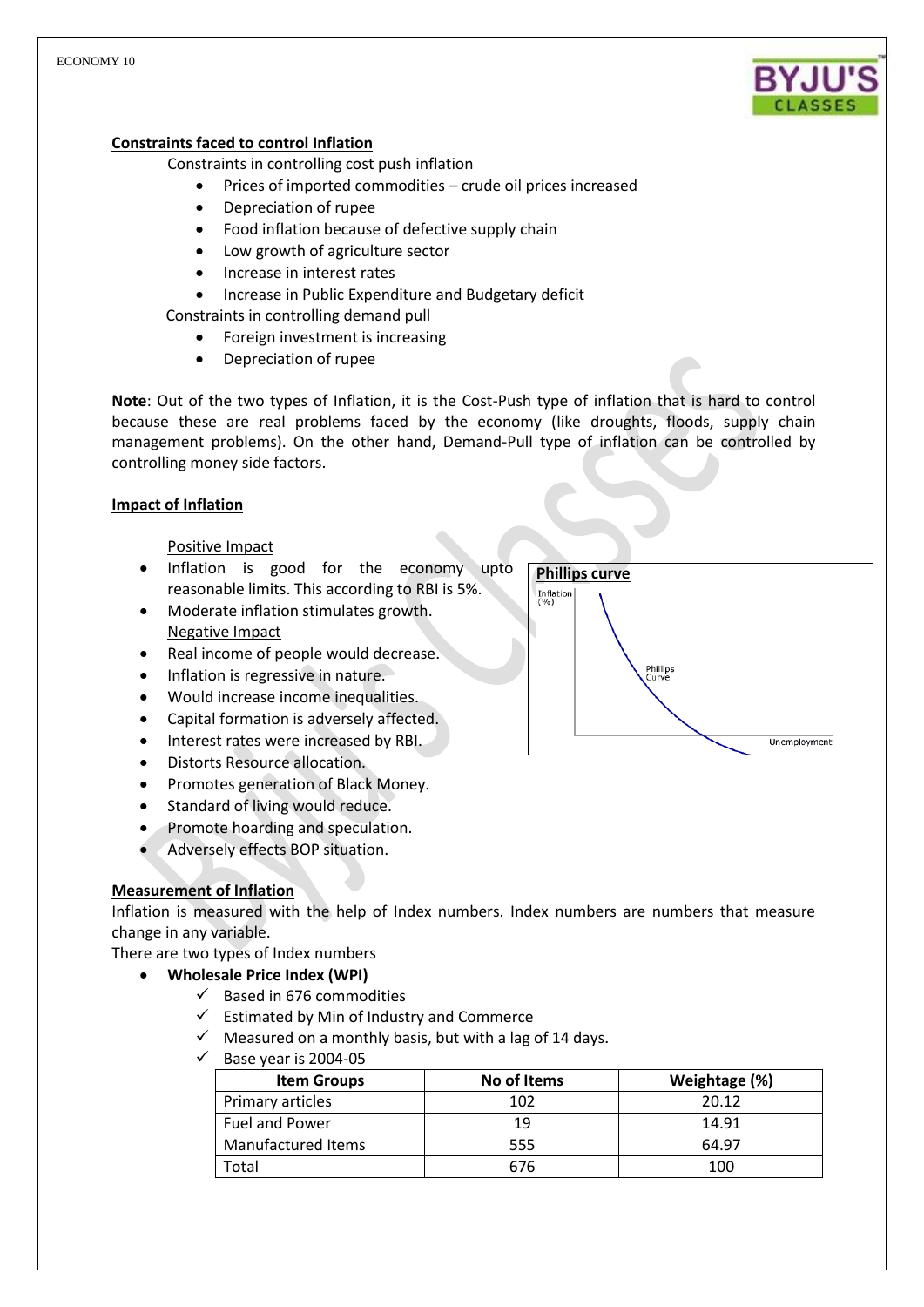**Note**: WPI was revised in 2010. It was revised on the recommendation of Prof. Abhijit Sen committee. Earlier the base year for WPI was 1993-94. In India, general rate of inflation is measured by WPI.

Different methods to measure WPI

- $\checkmark$  Point to Point inflation Inflation is compared between two points in time, usually a month's inflation rate.
- $\checkmark$  52 week average method Average of previous 52 week's point to point inflation is taken.
- **Consumer Price Index (CPI)**
- $\checkmark$  It shows the impact of inflation on a common man (increase in cost of living).
- $\checkmark$  CPI is considered to provide Dearness Allowance to Central government employees.
- $\checkmark$  CPI is based on retail prices.
- $\checkmark$  is available on a monthly basis.

# There are four types of CPI:

- $\checkmark$  CPI for Industrial Workers (CPI-IW)
	- o Base year: 2001
	- o Weightage of food items is 46%
	- o Measured by Labour Bureau
	- o This is used for the grant of DA
- CPI for Urban Non-Manual Employees (CPI-UNME)
	- o Base year: 1984-85
	- o This is used to provide grant by some MNC's
- $\checkmark$  CPI for Agricultural Labourers (CPI-AL)
	- o Base year: 1986-87
	- o Used for the fixation of minimum wages
	- o This is used for revision of wages under MNREGA
- $\checkmark$  CPI for Rural Labourers (CPI-RL)
	- o Base year: 1986-87

# **New CPI introduced by CSO**

In 2011, CSO introduced three new CPI's

- $\bullet$  CPI Urban
- $\bullet$  CPI Rural
- CPI Combined

The reason to introduce these new CPI's was that there was no single CPI that could give the effect of inflation as a common man residing in India would experience. Base year for all the three CPI's is 2010.

Why Inflation is high on CPI as compared to WPI?

Weightage of food is high in CPI than when compared to WPI.